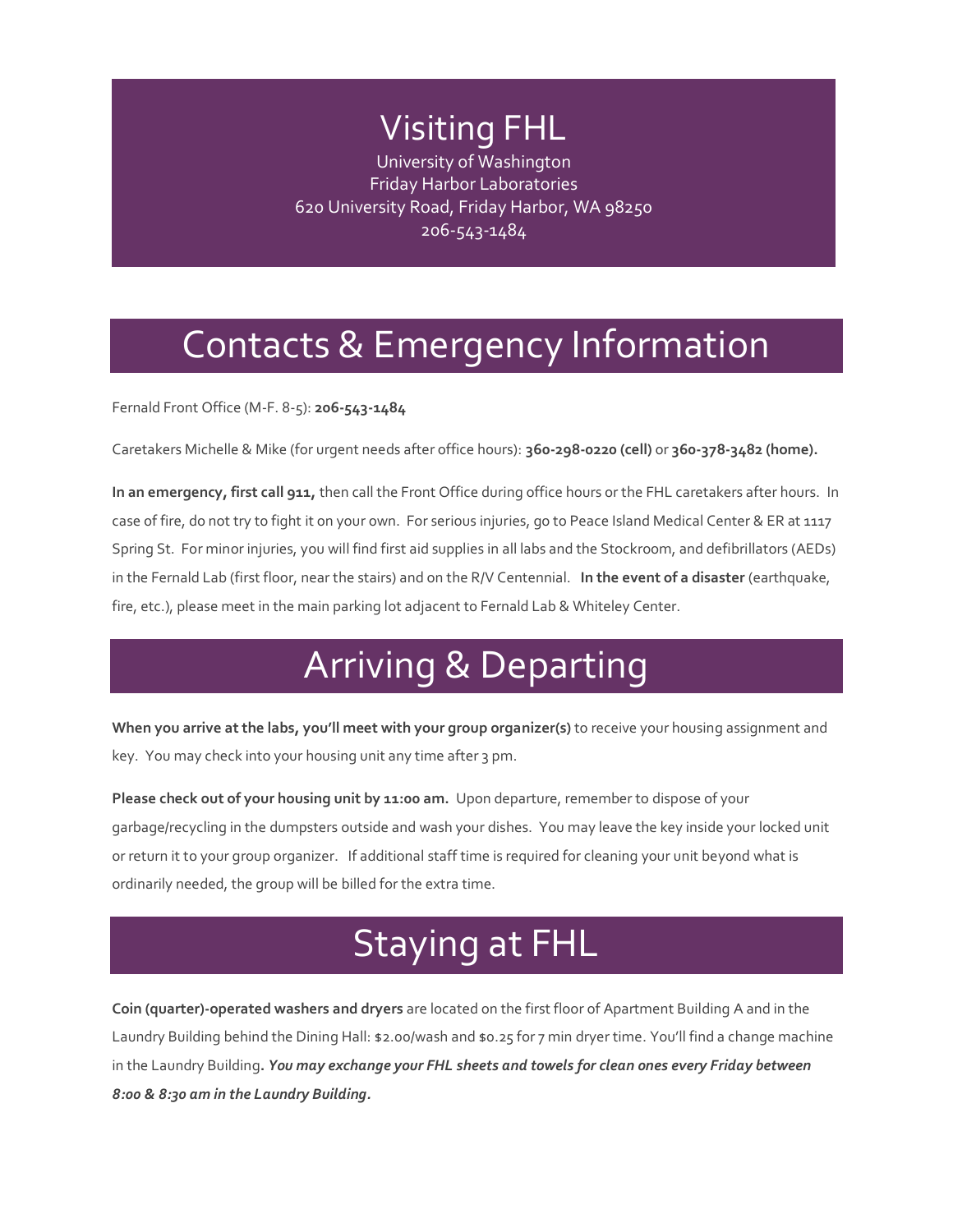**Bathrooms.** For those staying in Standard Dorms or Huts, there are men's and women's bathrooms with toilets and showers in Dorm Buildings A & B and the Dining Hall. A gender-neutral bathroom with toilet and shower is on the first floor of the Fernald Lab.

**Please report any repairs or items needed** in your housing unit to the [FHL Housing Coordinator](mailto:fhlfac@uw.edu).

**Quiet Hours are 10 pm – 7 am.** Please be considerate of our researchers, instructors, and students, many of whom work long hours and must rise early for experiments, field work, or lectures. Even a quiet nighttime chat in a dorm hallway may keep others awake. An excellent place for night-time discussions is in the Dining Hall.

**The FHL campus is on a biological preserve**. Please do not feed the wildlife. *Dogs and other pets are not allowed.*

**You are welcome to bring a car on campus.** We require no permits or fees*. Note the campus-wide 10 mph speed limit, and drive with great care!* Be aware of pedestrians and bicyclists, and keep an eye out for small children playing on campus. Park only in designated parking areas.

**Camping, Moving Furniture, and More.** Camping or sleeping in vehicles is not permitted on campus. Also, please don't move furniture, kitchen supplies, or bedding between buildings.

**Meals in the Dining Hall** must be reserved prior to arrival by your group organizer. The Dining Hall does not accept reservations or requests from individual group participants.

**When using the Dining Hall & Commons for gatherings**, please keep the noise down after 10 pm. Alcohol is not allowed in these or other communal spaces without prior approval from the UW and the purchase of a WA State permit. When you leave the buildings, return furniture to its place and dispose of all trash & recyclables in the dumpsters behind the buildings. Thank you!

**Phones & Fax.** A phone for local calls is in the Fernald Lab foyer. Phones for local and long-distance (credit card) calls are located between Dorm A and the Commons, and in the apartment parking lot. We have a fax machine (206-543-1273) in the Front Office.

**You may use the common-use iMacs** in the Computer Lab, Lecture Hall, or Library, all of which have the same login: **username fhlguest, password fhlguest.** You may enter the Computer Lab after hours with a keypad code (ask your group organizer). The Lecture Hall mini-lab is locked after 10 pm and reopens early in the morning.

**WiFi Password: Myt1lus?** (note the numeral 1). Before connecting to our wireless network with your computer, be sure to apply all critical updates and security patches for your operating system and install up-to-date virus protection. Wireless access points are available throughout campus, all with the same password. If you move from one location to another, you may need to switch access points. Our bandwidth is limited, so please be considerate in using web-intensive products and restrain from streaming video during business hours. We prohibit the use of distributed file-sharing programs like Limewire or Bit-Torrent at FHL.